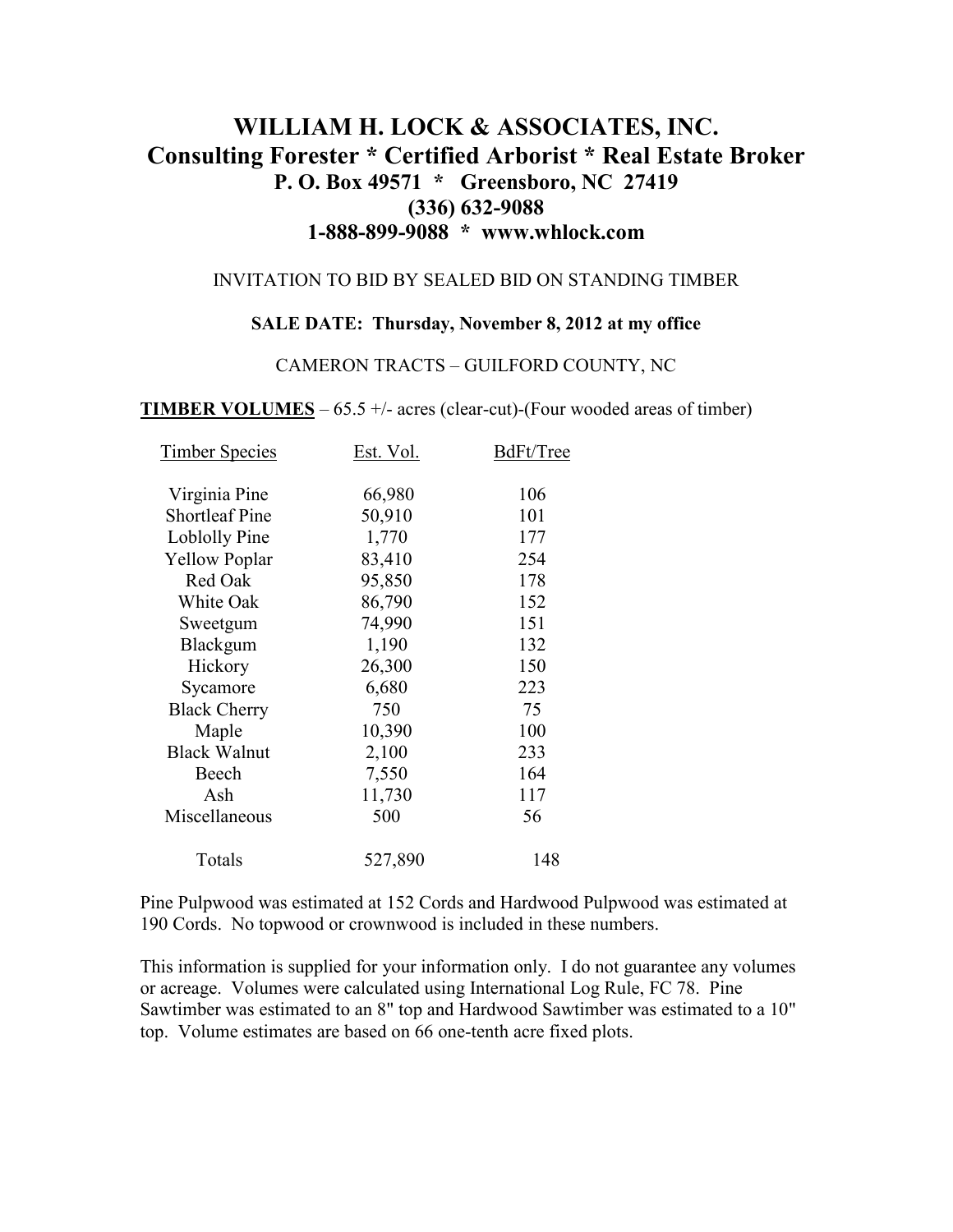Page Two Cameron Tracts - Timber Sale Sale Date: Thursday – November 8, 2012

## **LOCATION:**

These tracts are located on the north and south sides of Kivett Drive at its intersection with Vickery Chapel Road near I-85. One parcel is located on the east side of I-85 along Hickory Creek Road. See attached location maps.

## **BIDS:**

The Cameron Tracts are being sold on a lump sum sealed bid basis with one bid for all tracts. Bids will be accepted by **regular mail** if received by 5:00 pm on Wednesday, November 7, 2012 **OR** bids will be accepted by **email** (whlock@whlock.com), **telephone (336-632-9088), fax (336-632-9088), or in-person** at my office until 11:00 am on Thursday, November 8, 2012. At 11:00 am on Thursday, November 8, 2012 all bids received will be recorded. The successful bidder will be notified within 24 hours of the bid openings. A 10% deposit may be requested to be delivered to William H. Lock  $\&$ Associates, Inc. within 72 hours of the bid opening. The balance of the sales price is to be delivered at the sale closing. The seller reserves the right to refuse or accept any and all bids. Seller will consider all bids. The seller will be responsible for the timber deed preparation, revenue stamps if recorded, and the forestry consultant fees. The buyer will be responsible for all other closing costs. A \$1,000 performance deposit will be payable at closing and held in a non-interest bearing trust account until satisfactory completion of logging. The performance deposit does not limit the buyer's liability.

## **PLACE OF SALE:**

The timber sale will be held at the office of William H. Lock & Associates, Inc. in Greensboro, NC. The office address is 375 S. Swing Road, Greensboro, NC 27409. Telephone and Fax: 336-632-9088; Email: whlock@whlock.com

### **CONDITIONS OF SALE**:

1. The Buyer shall have 24 months from the date of the timber deed to cut and remove all merchantable timber within the "Sale Areas". "Creek Buffers" have been marked with Blue Paint. No blue painted trees marking the buffer boundaries may be cut and no trees within these buffers may be cut or harvested. Property lines and/or sale boundaries (including "out" areas) are flagged with pink flagging. No pink flagged trees marking these boundaries are to be cut and no trees beyond these boundaries are to be cut or damaged.

2. The Buyer shall access the tract from Kivett Drive, Vickery Chapel Road and/or Hickory Creek Road. All access routes will need to be installed and/or maintained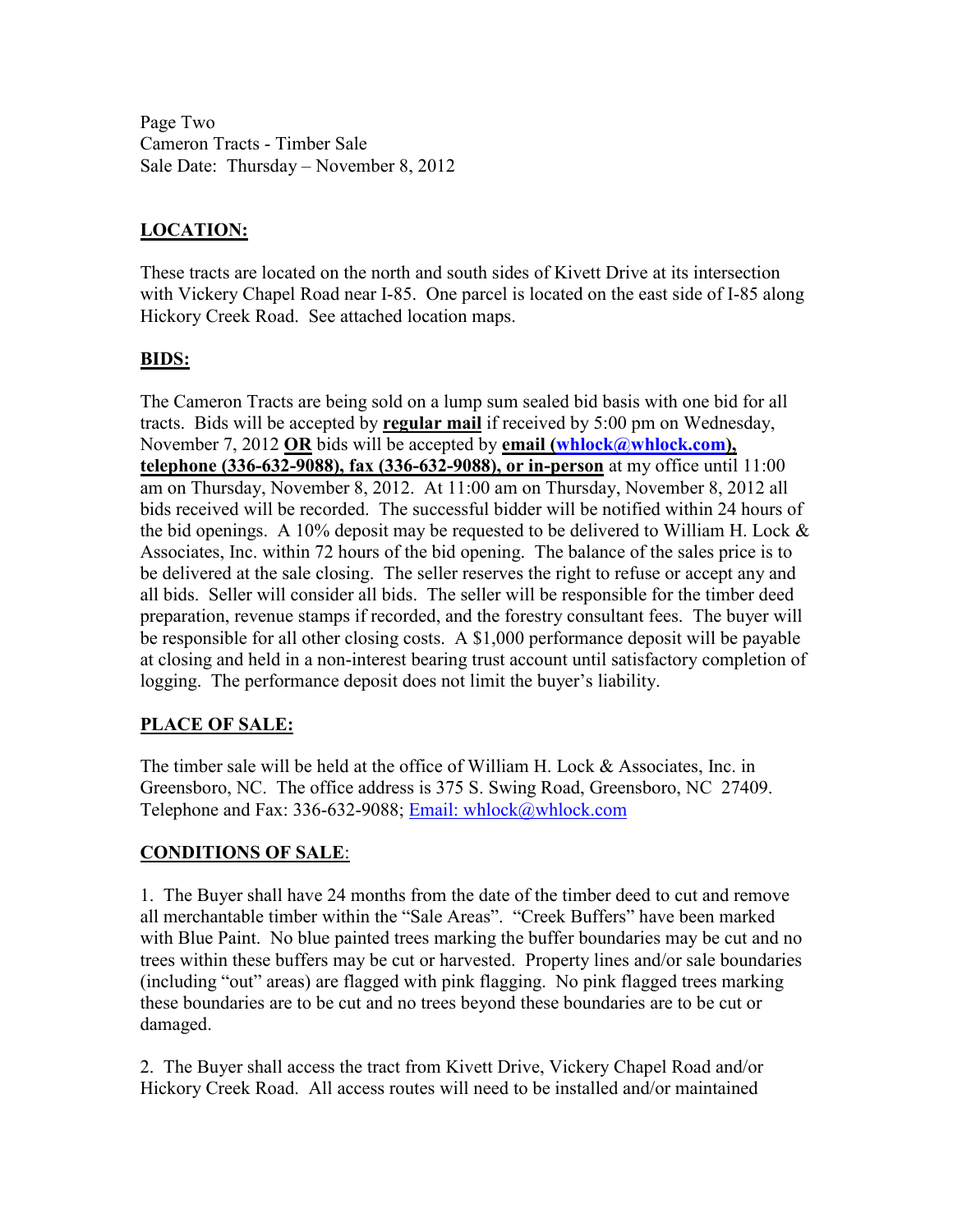Page Three Cameron Tracts - Timber Sale Sale Date: Thursday – November 8, 2012

according to all North Carolina Best Management Practices, Forest Practice Guidelines, and any applicable river basin or watershed rules. All roadways must remain open and passable by ordinary traffic at all times. The roadways must be left in similar condition at the completion of the harvesting operation as they were at the beginning of the harvesting operation. Call W.H. Lock if there are questions concerning access routes.

3. The Buyer is responsible for maintaining a clean site. No equipment parts, trash, tires or other debris resulting from harvesting or logging operations shall be left on the property. It shall be the Buyer's responsibility to clean up any hazardous material or chemical waste spills resulting from harvesting or logging operations, including but not limited to Diesel Fuel, Hydraulic Fluid, Machine Oil, and/or Gasoline upon the subject property. Responsibility will include any required remediation including but not limited to the removal of contaminated soils.

4. Harvesting operations must not interfere with any farming operations and farming operations must not interfere with any harvesting operations. Decking, loading or hauling will not be permitted in any existing open fields or pastures immediately adjacent to the timber unless approved by William H. Lock & Associates, Inc. If approved, open areas must be free of logging debris, smoothed when completed, and re-seeded if necessary. All loading decks and truck parking areas must be reseeded when the harvesting operation is completed.

5. The Buyer is responsible for following all Federal, State, and local regulations regarding timber harvesting activities. If required, Buyer is responsible for obtaining any necessary permits or licenses required for timber harvesting. All logging operations must conform to North Carolina Best Management Practices, Forest Practices Guidelines, and any applicable river basin or watershed rules. In the event that a non-compliance situation is identified on the tract as a result of the harvesting operation, William H. Lock & Associates, Inc. will have the express right to suspend the harvesting operation until the situation is brought into compliance. No trees or other logging debris shall be left in or across the property boundary, sale cutting lines or access roads and paths.

6. All necessary property lines and corners have been marked with pink flagging. No flagged or painted trees denoting the property and/or sale boundary shall be cut and no trees outside the boundary lines shall be cut. If trees marking the property lines or sale boundary are cut, North Carolina timber trespass laws may apply. No trees shall be cut to fall on a neighboring landowner's property or where potential damage may occur. If existing property corners are damaged or removed as a result of the harvesting operation, Buyer agrees to replace the markers at the correct surveyed location at their own expense.